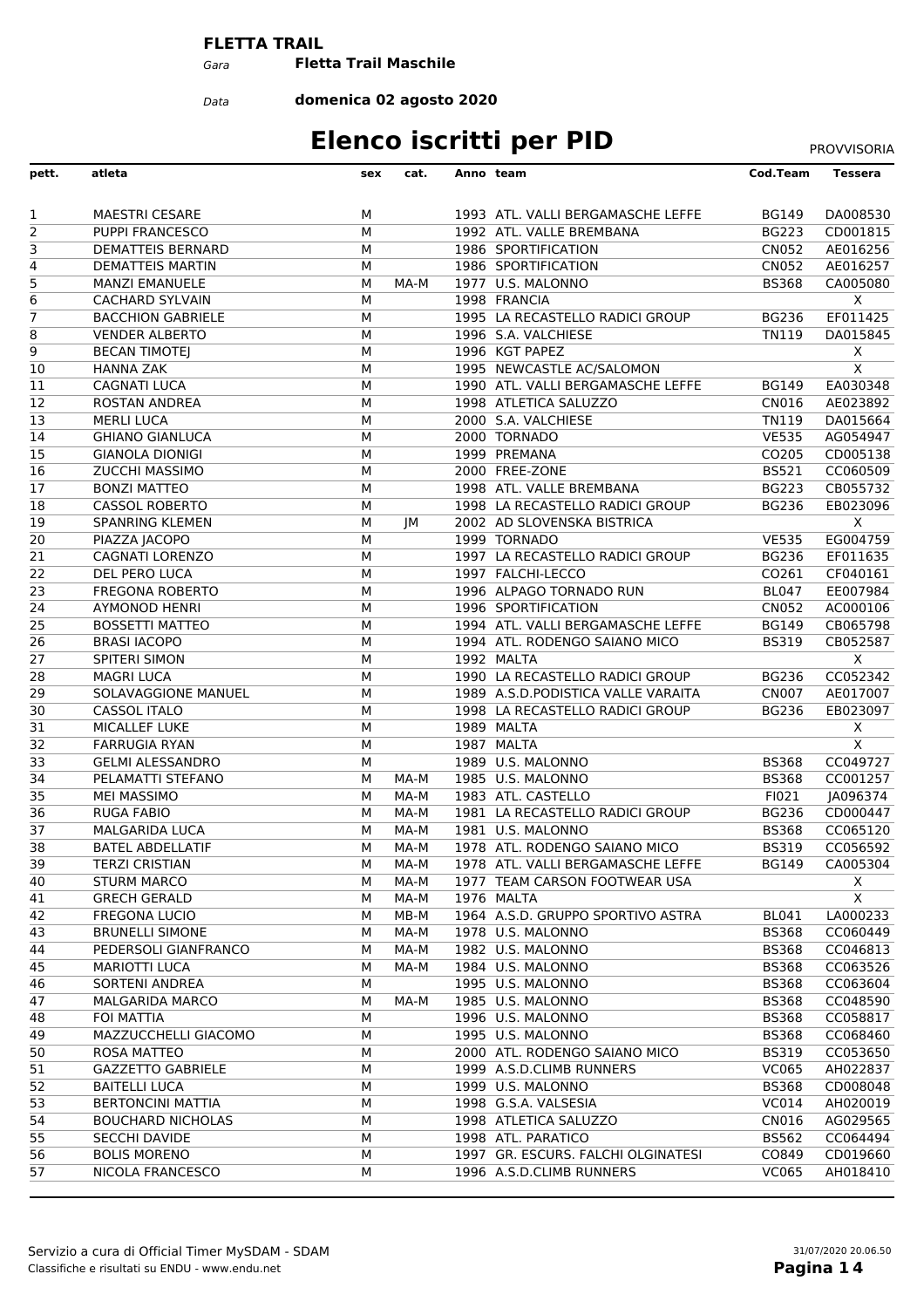# **Elenco iscritti per PID** PROVVISORIA

| pett.                 | atleta                                           | sex    | cat. |      | Anno team                                      | <b>Cod.Team</b> | <b>Tessera</b>       |
|-----------------------|--------------------------------------------------|--------|------|------|------------------------------------------------|-----------------|----------------------|
|                       |                                                  |        |      |      |                                                |                 |                      |
| 58                    | SILETTO MATTEO                                   | м      |      |      | 1996 ASD INRUN                                 | AO028           | AG043382             |
| 59                    | PEZZOTTI GIULIO FRANCESCO                        | М      |      |      | 1996 U.S. MALONNO                              | <b>BS368</b>    | CC069971             |
| 60                    | <b>BIANCHI ALESSANDRO</b>                        | М      |      |      | 1996 ATL. CASAZZA                              | <b>BG225</b>    | CB055048             |
| 61                    | <b>FRANCESCHINI EMANUELE</b>                     | м      |      |      | 1995 U.S. QUERCIA TRENTINGRANA                 | <b>TN109</b>    | DA012891             |
| 62                    | <b>RIFFI SAMI</b>                                | м      |      |      | 1995 ATL. RODENGO SAIANO MICO                  | <b>BS319</b>    | CC057792             |
| 63                    | EINAUDI MATTIA                                   | М      |      |      | 1995 A.S.D. PODISTICA VALLE VARAITA            | <b>CN007</b>    | AE029052             |
| 64                    | <b>BELLICINI ETTORE</b>                          | м      |      |      | 1995 CORRINTIME                                | <b>BS657</b>    | CC057515             |
| 65                    | <b>BRUNELLI ANDREA</b>                           | М      |      |      | 1994 RUN CARD                                  |                 | 351206               |
| 66                    | <b>VIAN ANDREA</b>                               | м      |      |      | 1994 GR. ESCURS. FALCHI OLGINATESI             | CO849           | CD015767             |
| 67                    | <b>GRIGLIO FABIO</b>                             | м      |      |      | 1994 ATLETICA SALUZZO                          | CN016           | AE019718             |
| 68<br>69              | <b>MENEGATO NICOLA</b><br>RONCHI LUCA            | м<br>М |      |      | 1994 RUN CARD<br>1993 ADMO PEPERONCINO RUNNING | TO238           | 351902<br>CC064102   |
| $\overline{70}$       | <b>GHENDA STEFANO</b>                            | м      |      |      | 1993 TREVISATLETICA                            | TV354           | EE004489             |
| $\overline{71}$       | <b>ARMANELLI MATTIA</b>                          | м      |      |      | 1992 ATL. VILLONGO                             | <b>BG147</b>    | CC067809             |
| 72                    | <b>QUAGLIA GIOVANNI</b>                          | м      |      |      | 1992 A.S.D.PODISTICA VALLE VARAITA             | <b>CN007</b>    | AE018047             |
| $\overline{73}$       | LAZZARI FRANCESCO                                | м      |      |      | 1992 ATLETICA MARATHON ALMENNO S.S.            | <b>BG658</b>    | CB071549             |
| $\overline{74}$       | <b>MULLER CLAUDIO</b>                            | м      |      |      | 1992 ATL. ALTA VALTELLINA                      | SO115           | FE011060             |
| 75                    | <b>SAPONARO LUCA</b>                             | м      |      |      | 1992 RUN CARD                                  |                 | 080752               |
| $\overline{76}$       | <b>MARZETTA FRANCOIS</b>                         | м      |      |      | 1991 DK RUNNERS MILANO                         | MI670           | CK001578             |
| $\overline{77}$       | <b>NIBOLI SIMONE</b>                             | м      |      |      | 1991 ATLETICA PERTICA BASSA                    | <b>BS714</b>    | CC066980             |
| 78                    | AILI MICHAEL                                     | м      |      |      | 1991 TEAM VALTELLINA                           | SO890           | CJ004605             |
| $\overline{79}$       | <b>GHEZA GIOVANNI</b>                            | М      |      |      | 1991 RUN CARD                                  |                 | 283067               |
| 80                    | PAROLARI ANDREA                                  | м      |      |      | 1991 U.S. MALONNO                              | <b>BS368</b>    | CC067025             |
| 81                    | <b>QUAINI RUDY</b>                               | м      |      |      | 1991 TEAM VALTELLINA                           | SO890           | CJ004338             |
| $\overline{82}$       | PEREGO DAVIDE                                    | м      |      |      | 1991 FALCHI-LECCO                              | CO261           | CD004597             |
| 83                    | MARCHISIO EDOARDO                                | м      |      |      | 1991 ATLETICA SALUZZO                          | CN016           | AD014535             |
| 84                    | <b>VARISTO MARCO</b>                             | м      |      |      | 1990 VETRERIA FANONI SONDRIO                   | SO533           | CJ003679             |
| 85                    | <b>TIRABOSCHI MATTIA</b>                         | м      |      |      | 1990 G.S. A.MARINELLI COMENDUNO                | <b>BG351</b>    | CB069014             |
| 86                    | GIOVINETTI ALESSANDRO                            | м      |      |      | 1990 ASD GP GARLASCHESE                        | PV850           | CH053384             |
| 87<br>$\overline{88}$ | <b>DONINA ANDREA</b><br>MORERA SERRA JORDI       | м<br>м |      | 1989 | 1989 U.S. MALONNO                              | <b>BS368</b>    | CC066721<br>ES000000 |
| 89                    | <b>MAZZA MATTEO</b>                              | М      |      |      | 1989 ATL. VILLONGO                             | <b>BG147</b>    | CB068486             |
| 90                    | <b>CODEGA GIANNI</b>                             | м      |      |      | 1989 POL. PAGNONA                              | CO019           | CD002446             |
| 91                    | <b>GALVAGNO RAUL</b>                             | м      |      |      | 1989 ATLETICA SALUZZO                          | CN016           | AE017532             |
| 92                    | SPREAFICO GIACOMO                                | м      |      |      | 1989 GR. ESCURS. FALCHI OLGINATESI             | CO849           | CD019520             |
| 93                    | ANGIOLINI IVAN                                   | м      |      |      | 1989 LA RECASTELLO RADICI GROUP                | <b>BG236</b>    | CB069519             |
| 94                    | <b>FISCHI AURELIEN</b>                           | м      |      |      | 1988 FRANCIA                                   |                 | Χ                    |
| 95                    | SPENDOLINI SANDRO                                | М      |      |      | 1988 U.S. MALONNO                              | <b>BS368</b>    | CC069891             |
| 96                    | <b>FUMASONI LUCA</b>                             | м      |      |      | 1988 RUN CARD                                  |                 | 203549               |
| 97                    | <b>FREDDI ENRICO</b>                             | м      |      |      | 1988 RUN CARD                                  |                 | 326029               |
| 98                    | LONGHI MARCO                                     | м      |      |      | 1988 POL. VILLESE                              | <b>BG584</b>    | CA045756             |
| 99                    | SAVOLDI LUCA                                     | М      |      |      | 1988 RUN CARD                                  |                 | 185222               |
| 100                   | <b>VENTURI MATTIA</b>                            | м      |      |      | 1988 POL. COMUNALE DI ENDINE GAIANO            | <b>BG822</b>    | CB069385             |
| 101                   | LOSIO MARCO                                      | М      |      |      | 1987 ATL. RODENGO SAIANO MICO                  | <b>BS319</b>    | CA042959             |
| 102                   | MERAVIGLIA FABIO                                 | М      |      |      | 1987 TEAM VALTELLINA                           | SO890           | CJ004337             |
| 103                   | <b>CHIAPPINI LUCA</b>                            | м      |      |      | 1987 RUN CARD                                  |                 | 031325               |
| 104                   | MORINA ALESSANDRO                                | м      |      |      | 1987 ATL. PARATICO<br>1986 TEAM VALTELLINA     | <b>BS562</b>    | CC069383             |
| 105<br>106            | <b>GUSMERINI NICOLA</b><br><b>ALBERTI MATTEO</b> | М<br>м |      |      | 1986 RUN CARD                                  | SO890           | CJ004367<br>202975   |
| 107                   | <b>GIORGI MATTEO</b>                             | М      |      |      | 1986 NEW ATHLETICS SULZANO                     | <b>BS465</b>    | CC059045             |
| 108                   | <b>BARCELLA MIRKO</b>                            | М      |      |      | 1986 RUN CARD                                  |                 | 144423               |
| 109                   | LONATI STEFANO                                   | м      | MA-M |      | 1985 ATL. LIB. CASTEGNATO                      | <b>BS442</b>    | CC070046             |
| 110                   | MALTEMPI PIERPAOLO                               | м      | MA-M |      | 1985 ATL. FRANCIACORTA                         | <b>BS545</b>    | CC070445             |
| 111                   | PORTOVENERO ANDREA                               | м      | MA-M |      | 1984 ATL. ALTA VALTELLINA                      | SO115           | CJ004641             |
| 112                   | PEDRAZZOLI FRANCESCO                             | м      | MA-M |      | 1984 ATL. ALTA VALTELLINA                      | SO115           | CJ002195             |
| 113                   | <b>TACCHINI GIOVANNI</b>                         | м      | MA-M |      | 1984 TEAM VALTELLINA                           | SO890           | CA046580             |
| 114                   | MASCHERPA GIOVANNI                               | м      | MA-M |      | 1983 FREE-ZONE                                 | <b>BS521</b>    | CA037784             |
| 115                   | <b>VALBUZZI PATRICK</b>                          | м      | MA-M |      | 1983 ASD CASTELRAIDER                          | SO679           | CJ004349             |
| 116                   | RAVELLI FULVIO                                   | м      | MA-M |      | 1983 ATL. PARATICO                             | <b>BS562</b>    | CC060571             |
| 117                   | DOMENIGHINI GIACOMO                              | М      | MA-M |      | 1983 U.S. MALONNO                              | <b>BS368</b>    | CC068015             |
| 118                   | ROBECCHI GIORGIO                                 | М      | MA-M |      | 1983 LA RECASTELLO RADICI GROUP                | <b>BG236</b>    | CB072381             |
| 119                   | PANZERI MAURO                                    | м      | MA-M |      | 1982 GR. ESCURS. FALCHI OLGINATESI             | CO849           | CD018178             |
| $\overline{120}$      | DA SILVA LOPES JHONNATHAN                        | м      | MA-M |      | 1982 RUN CARD                                  |                 | 200788               |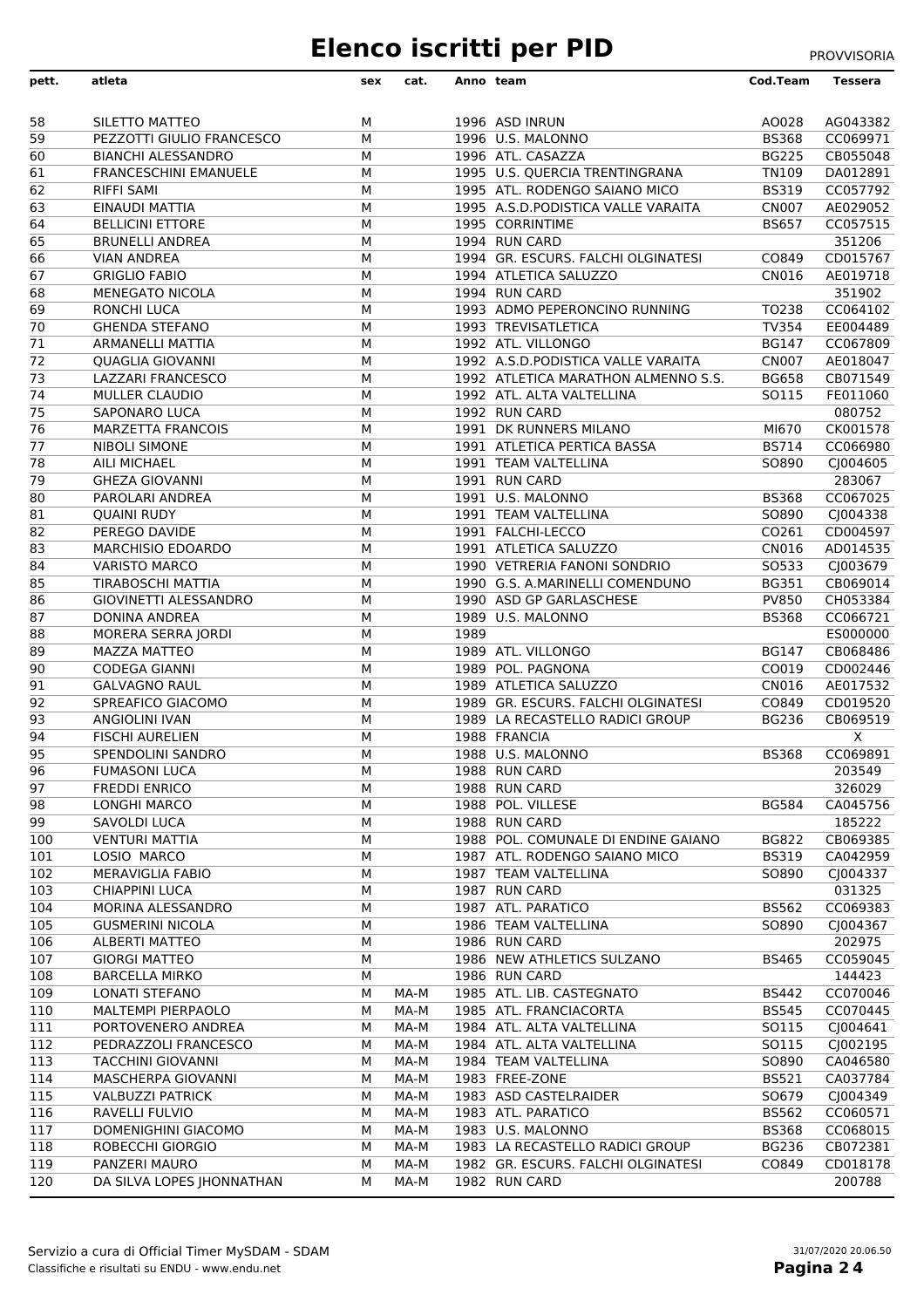## **Elenco iscritti per PID** PROVVISORIA

| pett.            | atleta                                             | sex    | cat.         |      | Anno team                                                      | Cod.Team                     | Tessera              |
|------------------|----------------------------------------------------|--------|--------------|------|----------------------------------------------------------------|------------------------------|----------------------|
|                  | ALEXANDER                                          |        |              |      |                                                                |                              |                      |
| 121              | <b>SCOVOLO FABIO</b>                               | м      | MA-M         |      | 1982 RUN CARD                                                  |                              | 271347               |
| 122              | <b>BAIGUINI ANDREA</b>                             | М      | MA-M         |      | 1981 ATL. PARATICO                                             | <b>BS562</b>                 | CC069242             |
| 123              | <b>COTTI DANIELE</b>                               | м      | MA-M         |      | 1981 U.S. MALONNO                                              | <b>BS368</b>                 | CC067092             |
| 124              | <b>ABRAMI FRANCESCO</b>                            | М      | MA-M         |      | 1981 CAMISANO RUNNING A.S.D.                                   | CR833                        | CE049711             |
| $\overline{125}$ | <b>VAIRA VITTORIO</b>                              | М      | MA-M         |      | 1981 U.S. MALONNO                                              | <b>BS368</b>                 | CC068433             |
| 126              | <b>BERTOLDINI TADDEO</b>                           | м      | MA-M         |      | 1981 FALCHI-LECCO                                              | CO261                        | CD002389             |
| 127              | <b>BIANCHI MARCO</b>                               | м      | MA-M         |      | 1980 U.S. MALONNO                                              | <b>BS368</b>                 | CC069452             |
| 128              | DOUBIANI MOHAMED                                   | М      | MA-M         |      | 1980 U.S. MALONNO<br>1980 LIBERTAS VALLESABBIA                 | <b>BS368</b><br><b>BS769</b> | CC068571<br>CC064645 |
| 129<br>130       | <b>BONETTI DANIELE</b><br><b>GAMBINO SALVATORE</b> | м<br>м | MA-M<br>MA-M |      | 1980 DK RUNNERS MILANO                                         | MI670                        | LA067843             |
| 131              | <b>BELTRAMI CARLO</b>                              | М      | MA-M         |      | 1980 LA RECASTELLO RADICI GROUP                                | <b>BG236</b>                 | CB062674             |
| 132              | <b>BOLOGNINI FILIPPO</b>                           | м      | MA-M         |      | 1978 U.S. MALONNO                                              | <b>BS368</b>                 | CC055574             |
| 133              | DE CAPITANI GIORGIO                                | м      | MA-M         |      | 1978 RUN CARD                                                  |                              | 315323               |
| 134              | <b>OPRANDI OSCAR</b>                               | М      | MA-M         |      | 1978 FO' DI PE                                                 | <b>BG606</b>                 | CF029666             |
| 135              | <b>MORANDI PAOLO</b>                               | м      | MA-M         |      | 1978 RUN CARD                                                  |                              | 195494               |
| 136              | <b>ESPOSTO FABIO</b>                               | М      | MA-M         |      | 1978 ATL. LIB. CASTEGNATO                                      | <b>BS442</b>                 | CC048755             |
| $\overline{137}$ | PICCIONELLO CLAUDIO                                | М      | MA-M         |      | 1977 ATL, PARATICO                                             | <b>BS562</b>                 | CC067003             |
| 138              | CIMETTI FABRIZIO                                   | М      | MA-M         |      | 1977 RUN CARD                                                  |                              | 074547               |
| 139              | MASTROMARINO LUCA                                  | м      | MA-M         |      | 1977 ATL. PAVESE                                               | PV599                        | CD010766             |
| 140              | <b>MAZZONE TOMMASO</b>                             | М      | MA-M         |      | 1977 AV SPORTING TEAM                                          | <b>BS640</b>                 | CC066144             |
| 141              | <b>GAZZOLI DANIELE</b>                             | м      | MA-M         |      | 1977 U.S. MALONNO                                              | <b>BS368</b>                 | CC047308             |
| 142              | <b>GUARDO SERGIO</b>                               | м      | MA-M         |      | 1976 TEAM OTC SSD ARL                                          | CO828                        | CD013937             |
| 143              | <b>CUCCHI SIMONE</b>                               | М      | MA-M         |      | 1976 CAMISANO RUNNING A.S.D.                                   | CR833                        | CB062222             |
| 144              | <b>MARIOTTI GABRIELE</b>                           | м      | MA-M         |      | 1976 U.S. MALONNO                                              | <b>BS368</b>                 | CC060564             |
| 145              | MUTTI FEDERICO                                     | м      | MA-M         |      | 1976 U.S. MALONNO                                              | <b>BS368</b>                 | CC052228             |
| 146              | <b>GLASA ANDREJ</b>                                | М      | MA-M         |      | 1975 ATL. PARATICO                                             | <b>BS562</b>                 | CC063118             |
| 147              | <b>MORATTO FIORE</b>                               | м      | MA-M         |      | 1975 U.S. LA SPORTIVA                                          | <b>BS397</b>                 | CC049610             |
| 148              | MARTINAZZOLI ANDREA                                | м      | MA-M         |      | 1975 NEW ATHLETICS SULZANO                                     | <b>BS465</b>                 | CC060553             |
| 149              | <b>BONETTI TOMASO</b>                              | М      | MA-M         |      | 1974 RUNNING CAZZAGO SAN MARTINO                               | <b>BS707</b>                 | CC064731             |
| 150              | <b>TOSANA PIERANGELO</b><br>PATELLI MARCELLO       | м      | MA-M<br>MA-M |      | 1974 U.S. MALONNO<br>1974 GRUPPO SPORTIVO ALPINI SOVERE        | <b>BS368</b><br><b>BG841</b> | CC063710<br>CB067348 |
| 151<br>152       | <b>URBANI MIRCO</b>                                | м<br>М | MA-M         |      | 1974 ATL. GAVARDO '90 LIB.                                     | <b>BS538</b>                 | CC059055             |
| 153              | <b>BERTONI MASSIMO</b>                             | м      | MA-M         |      | 1974 ATL. PARATICO                                             | <b>BS562</b>                 | CC051667             |
| 154              | <b>HERNY ERIC</b>                                  | М      | MA-M         |      | 1974 FRANCIA                                                   |                              | $\pmb{\mathsf{X}}$   |
| 155              | <b>CASTELLI ROBERTO</b>                            | м      | MA-M         |      | 1974 CAMPUS VARESE RUNNERS                                     | VA914                        | CD019711             |
| 156              | TEDOLDI MAURO MARIA                                | м      | MA-M         |      | 1973 CAMISANO RUNNING A.S.D.                                   | CR833                        | CE051087             |
| 157              | <b>GUIDETTI NICOLA</b>                             | M      | MA-M         |      | 1973 ATL. CARPENEDOLO                                          | <b>BS278</b>                 | CC060680             |
| 158              | <b>GHIANO DARIO</b>                                | М      | MA-M         |      | 1973 S. D. BAUDENASCA                                          | TO155                        | AG030652             |
| 159              | VICINI ALESSANDRO                                  | м      | MA-M         |      | 1973 ATL. VILLONGO                                             | BG147                        | CB069472             |
| 160              | <b>BERTOCCHI STEFANO</b>                           | м      | MA-M         |      | 1973 FG. ATL. FALEGNAMERIA GUERRINI                            | <b>BS341</b>                 | CC059546             |
| 161              | BERTAZZOLI MARCO                                   | м      | MA-M         |      | 1973 ATL. PARATICO                                             | <b>BS562</b>                 | CC050538             |
| 162              | MERONI DAVIDE                                      | м      | MA-M         |      | 1973 100 % ANIMA TRAIL ASD                                     | <b>VA873</b>                 | CK016128             |
| 163              | <b>SAGGIN ROBERTO</b>                              | М      | MA-M         |      | 1972 ATL. LA FORNACE                                           | VA766                        | CK011608             |
| 164              | <b>BRUGNOLI RICCARDO</b>                           | м      | MA-M         |      | 1972 U.S. MALONNO                                              | <b>BS368</b>                 | CC058839             |
| 165              | <b>BONOMELLI ROBERTO</b>                           | м      | MA-M         |      | 1972 ATL. PARATICO                                             | <b>BS562</b>                 | CC060369             |
| 166              | <b>OCCIONI GIULIANO</b>                            | М      | MA-M         |      | 1972 LA RECASTELLO RADICI GROUP                                | <b>BG236</b>                 | CB061135             |
| 167              | <b>VALSECCHI GIULIO</b>                            | м      | MA-M         |      | 1971 RUNNERS BERGAMO                                           | <b>BG472</b>                 | CB051514             |
| 168              | MAZZOLENI FERRACINI IVAN                           | м      | MA-M         |      | 1971 ATLETICA MARATHON ALMENNO S.S.                            | <b>BG658</b>                 | CB070143             |
| 169<br>170       | <b>GUARISCO FRANCO</b><br>BERTOLETTI ALESSANDRO    | М      | MA-M<br>MA-M |      | 1971 CARVICO SKYRUNNING<br>1971 POL. COMUNALE DI ENDINE GAIANO | <b>BG865</b><br><b>BG822</b> | CB070055<br>CC058811 |
| 171              | SORBELLO SANTO MARIA                               | м<br>м | MA-M         |      | 1971 ATL. REBO GUSSAGO                                         | <b>BS243</b>                 | CC060357             |
| 172              | <b>BARBO' GIOVANNI</b>                             | М      | MB-M         |      | 1970 ATL. PARATICO                                             | <b>BS562</b>                 | CC049912             |
| 173              | <b>COSTANZI RAFFAELE</b>                           | м      | MB-M         |      | 1970 ATL. LIB. CASTEGNATO                                      | <b>BS442</b>                 | CC066583             |
| 174              | OMODEI LORENZO                                     | М      | MB-M         |      | 1970 RUNNING CAZZAGO SAN MARTINO                               | <b>BS707</b>                 | CC064723             |
| 175              | PAOLETTI PAOLO                                     | М      | MB-M         | 1970 |                                                                |                              |                      |
| 176              | <b>GUARNIERI CORRADO</b>                           | м      | MB-M         |      | 1970 BERGAMO STARS ATLETICA                                    | <b>BG795</b>                 | CB057543             |
| 177              | TACCAGNI DANIELE PAOLO                             | м      | MB-M         |      | 1970 ATLETICA ALTO LARIO                                       | CO804                        | CD015530             |
| 178              | FILIPPINI PAOLO                                    | М      | MB-M         |      | 1970 RUN CARD                                                  |                              | 322812               |
| 179              | PE' MAURO                                          | м      | MB-M         |      | 1970 ATL. REBO GUSSAGO                                         | <b>BS243</b>                 | CC054342             |
| 180              | PEZZUCCHI AMOS                                     | м      | MB-M         |      | 1969 U.S. MALONNO                                              | <b>BS368</b>                 | CC052133             |
| 181              | <b>GORELLI DANILO</b>                              | м      | MB-M         |      | 1969 ATLETICA ALTO LARIO                                       | CO804                        | CD018096             |
| 182              | GIORDANENGO GRAZIANO                               | м      | MB-M         |      | 1969 A.S.D.DRAGONERO                                           | <b>CN004</b>                 | AE014766             |